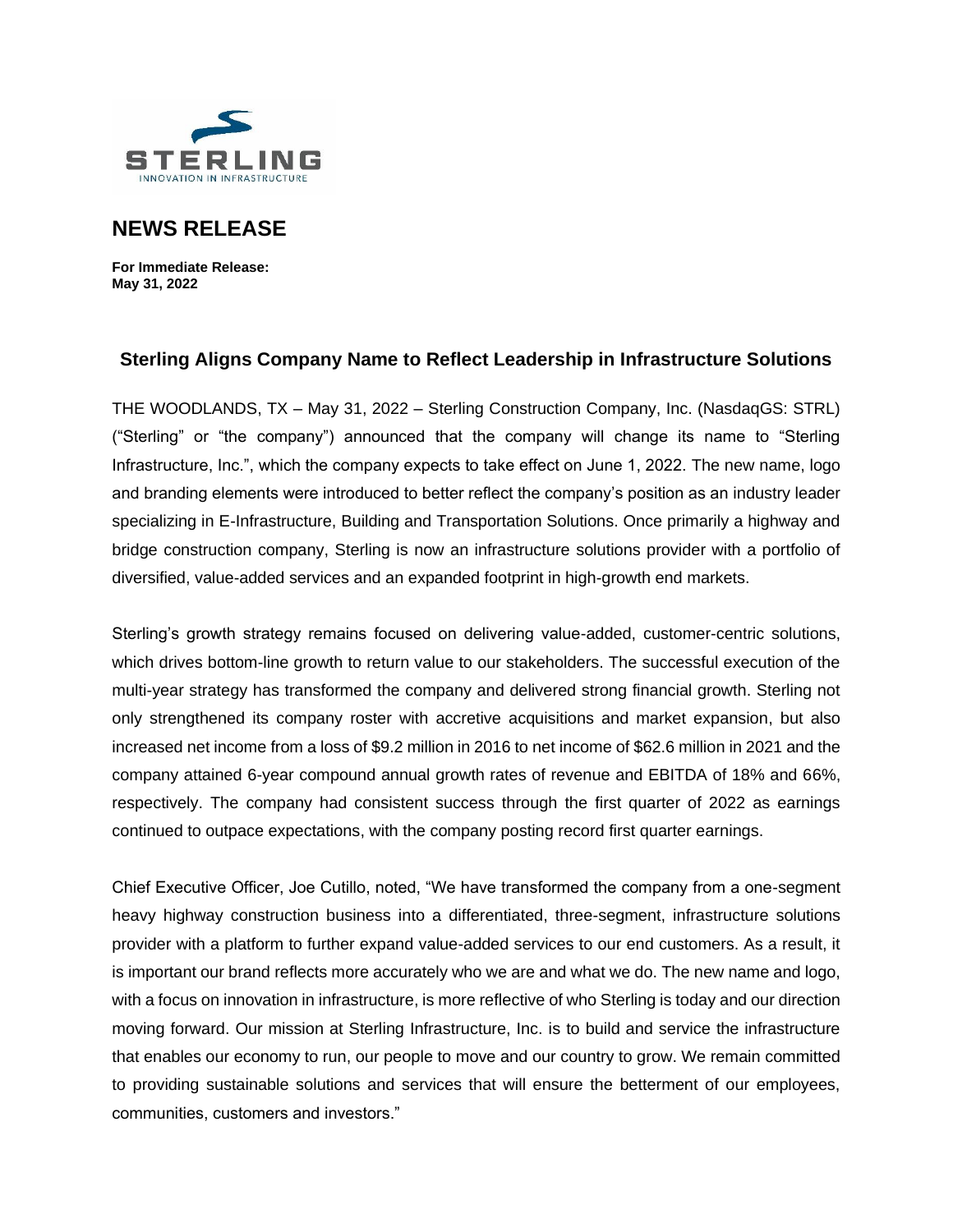Sterling's ticker symbol (NasdaqGS: STRL) and CUSIP number (859241101) for the company's Common Stock, \$0.01 par value per share (the "Common Stock"), will not change as a result of the name change. The company expects the name change to have a Nasdaq marketplace effective date of June 2, 2022 and expects its Common Stock to begin trading under the new company name on that date.

#### **About Sterling**

Sterling operates through a variety of subsidiaries within three segments specializing in E-Infrastructure, Building and Transportation Solutions in the United States (the "U.S."), primarily across the Southern, Northeastern, Mid-Atlantic and the Rocky Mountain States, California and Hawaii, as well as other areas with strategic opportunities. E-Infrastructure Solutions projects develop advanced, large-scale site development systems and services for data centers, e-commerce distribution centers, warehousing, transportation, energy and more. Building Solutions projects include residential and commercial concrete foundations for single-family and multi-family homes, parking structures, elevated slabs and other concrete work. Transportation Solutions includes infrastructure and rehabilitation projects for highways, roads, bridges, airports, ports, light rail, water, wastewater and storm drainage systems. From strategy to operations, we are committed to sustainability by operating responsibly to safeguard and improve society's quality of life. Caring for our people and our communities, our customers and our investors – that is The Sterling Way.

*Joe Cutillo, CEO, "We build and service the infrastructure that enables our economy to run, our people to move and our country to grow."*

### **Important Information for Investors and Stockholders**

#### Non-GAAP Measures

This press release may contain "Non-GAAP" financial measures as defined under Regulation G of the amended U.S. Securities Exchange Act of 1934. The Company reports financial results in accordance with U.S. generally accepted accounting principles ("GAAP"), but the Company believes that certain Non-GAAP financial measures provide useful supplemental information to investors regarding the underlying business trends and performance of the Company's ongoing operations and are useful for period-over-period comparisons of those operations.

Non-GAAP measures may include adjusted net income, adjusted EPS, EBITDA and Adjusted EBITDA, in each case excluding the impacts of certain identified items. The excluded items represent items that the Company does not consider to be representative of its normal operations. The Company believes that these measures are useful for investors to review, because they provide a consistent measure of the underlying financial results of the Company's ongoing business and, in the Company's view, allow for a supplemental comparison against historical results and expectations for future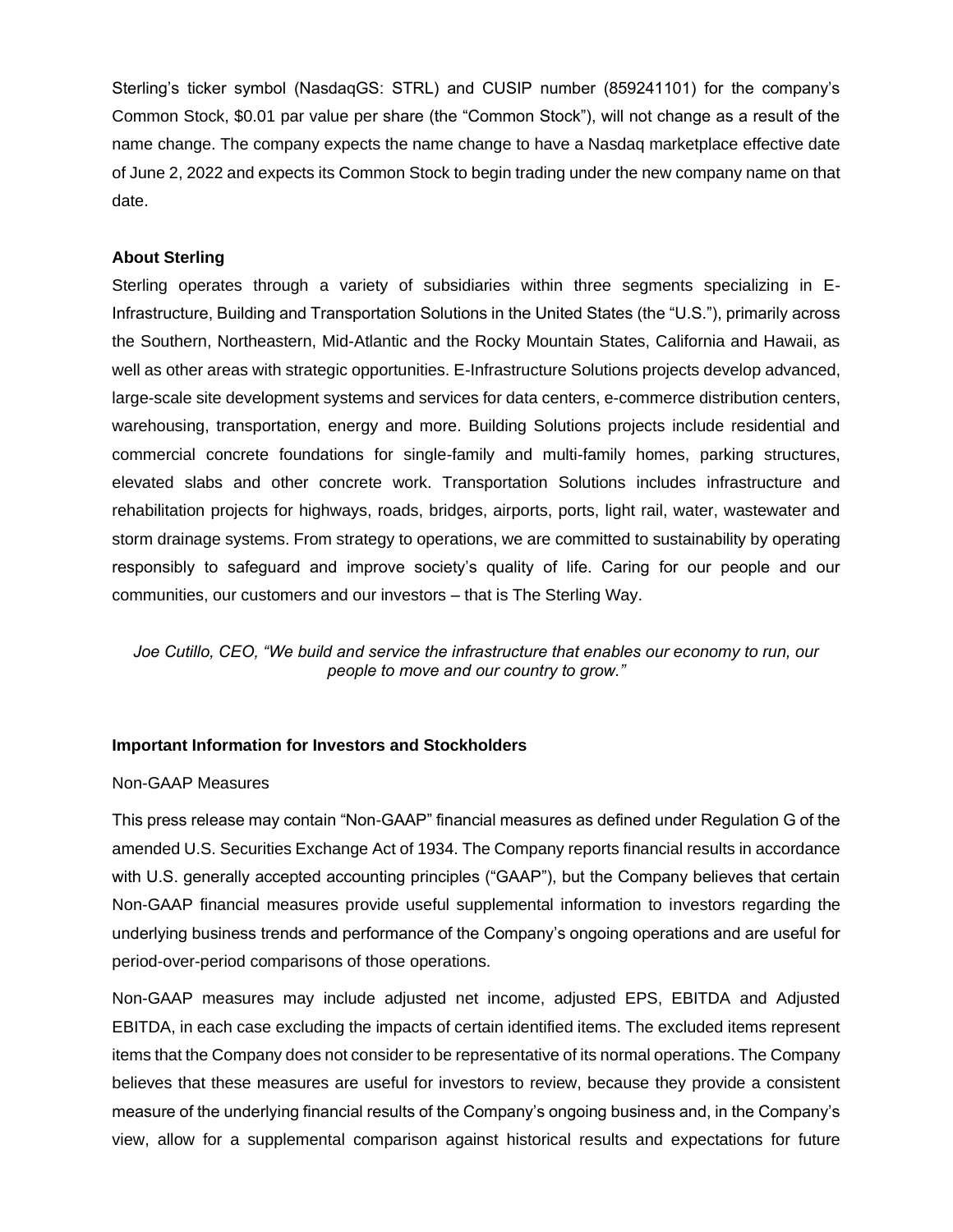performance. Furthermore, the Company uses each of these to measure the performance of the Company's operations for budgeting and forecasting, as well as employee incentive compensation. However, Non-GAAP measures should not be considered as substitutes for net income, EPS, or other data prepared and reported in accordance with GAAP and should be viewed in addition to the Company's reported results prepared in accordance with GAAP.

Reconciliations of Non-GAAP financial measures to the most comparable GAAP measures are provided in the tables included within this press release.

## **Forward-Looking Statements**

This press release includes certain statements that fall within the definition of "forward-looking statements" under the Private Securities Litigation Reform Act of 1995. Any such statements are subject to risks and uncertainties, including those risks identified in the Company's filings with the Securities and Exchange Commission. Accordingly, such statements should be considered in light of these risks. The forward-looking statements speak only as of the date made, and we undertake no obligation to publicly update or revise any forward-looking statements for any reason, whether as a result of new information, future events or developments, changed circumstances, or otherwise, notwithstanding any changes in our assumptions, changes in business plans, actual experience or other changes. These cautionary statements qualify all forward-looking statements attributable to us or persons acting on our behalf.

Corporate Contact: Sterling Construction Company, Inc. Ron Ballschmiede, Chief Financial Officer (281) 214-0777

Investor Relations Contact: The Equity Group, Inc. Jeremy Hellman, CFA (212) 836-9626